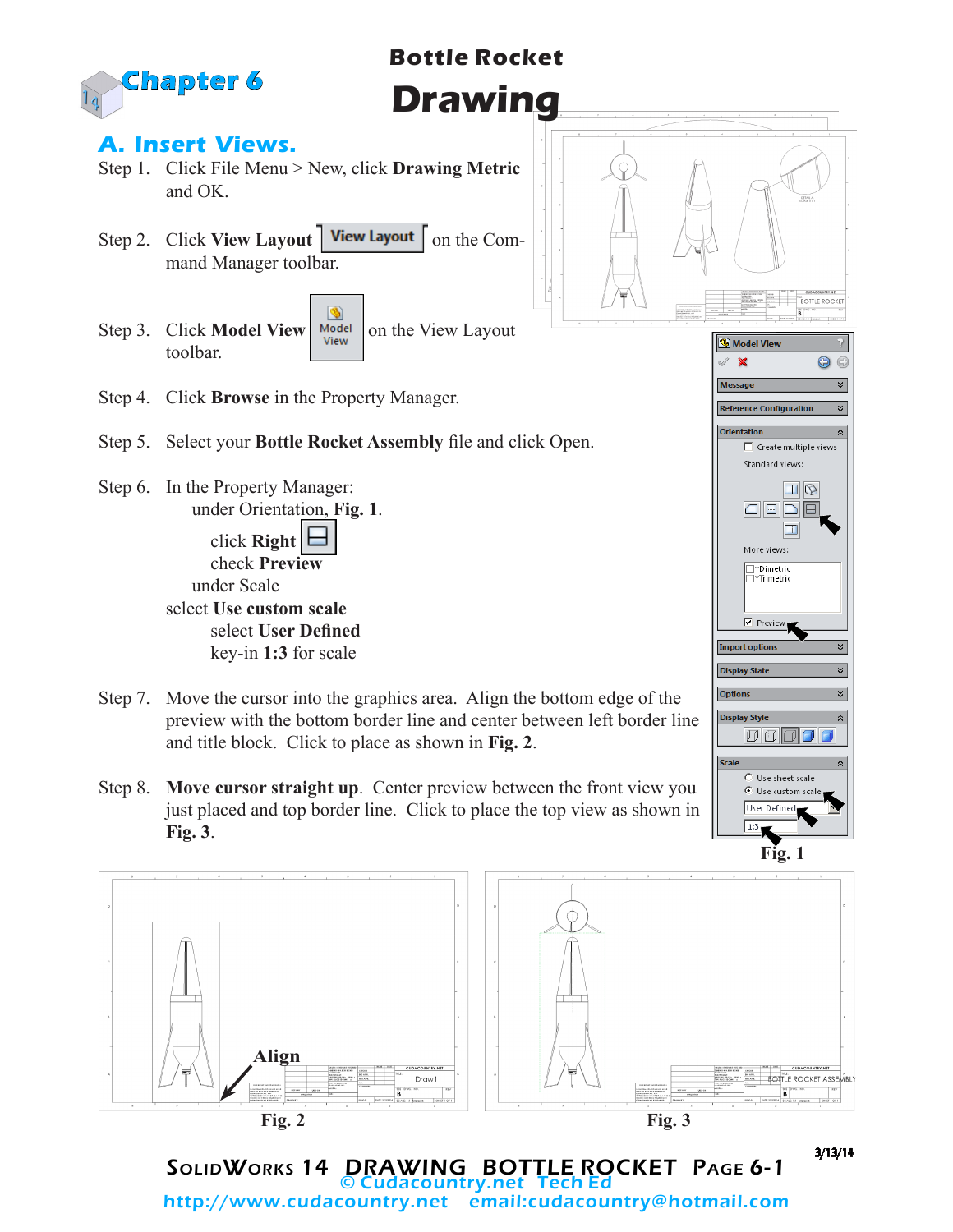

SolidWorks 14 DRAWING BOTTLE ROCKET Page 6-2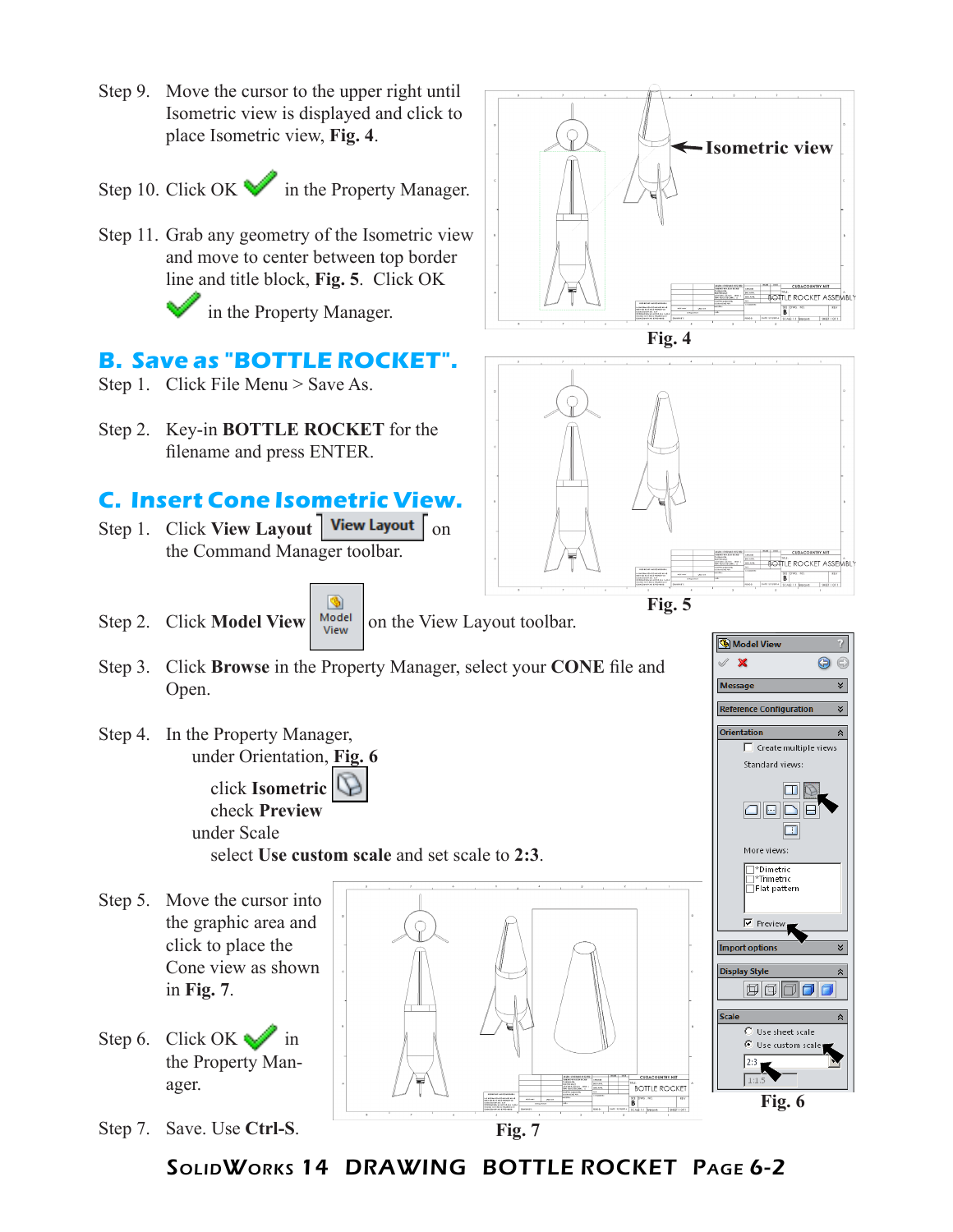## **D. Insert Detail View of Cone Bends.**



**Fig. 11**

SolidWorks 14 DRAWING BOTTLE ROCKET Page 6-3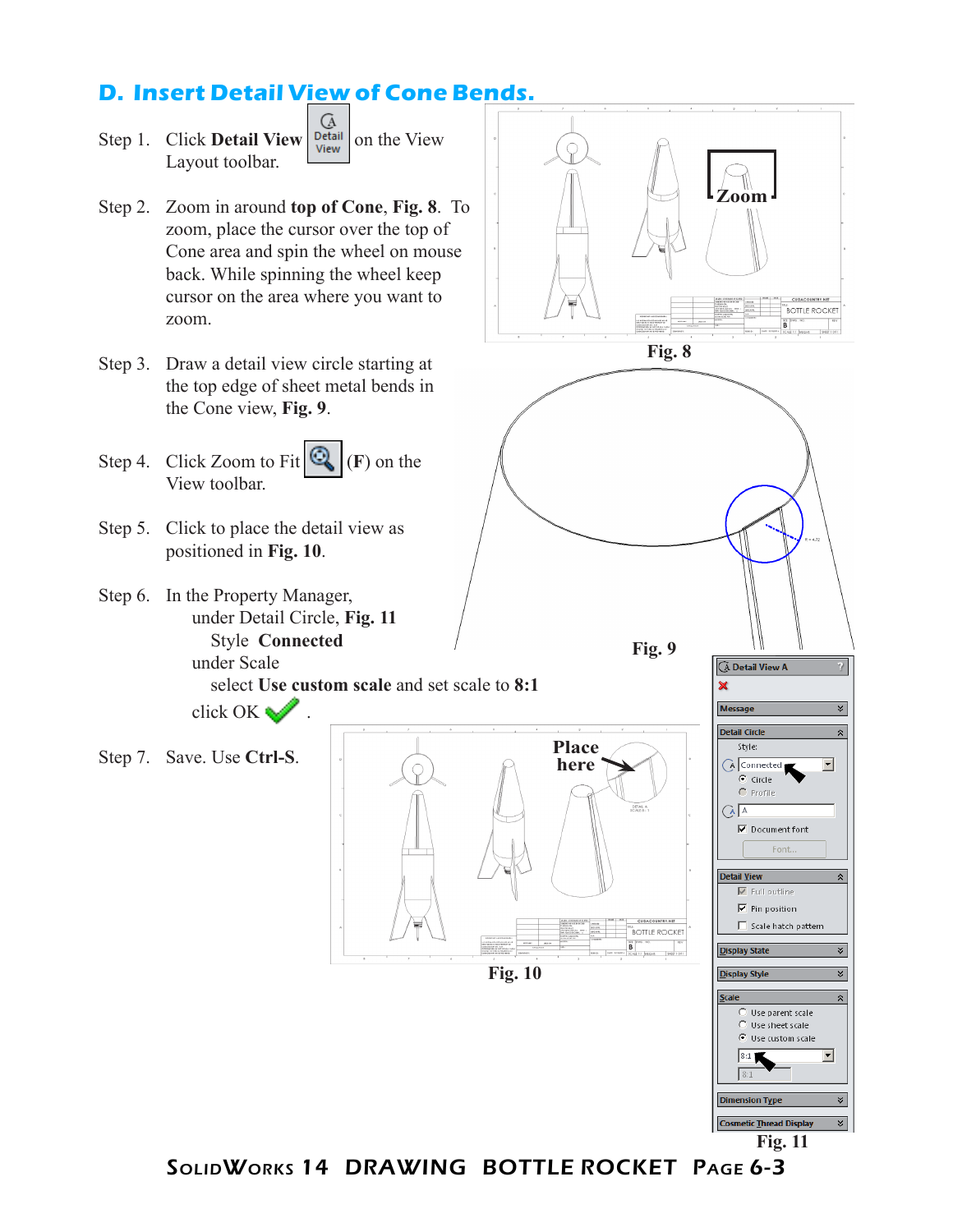

**Fig. 14**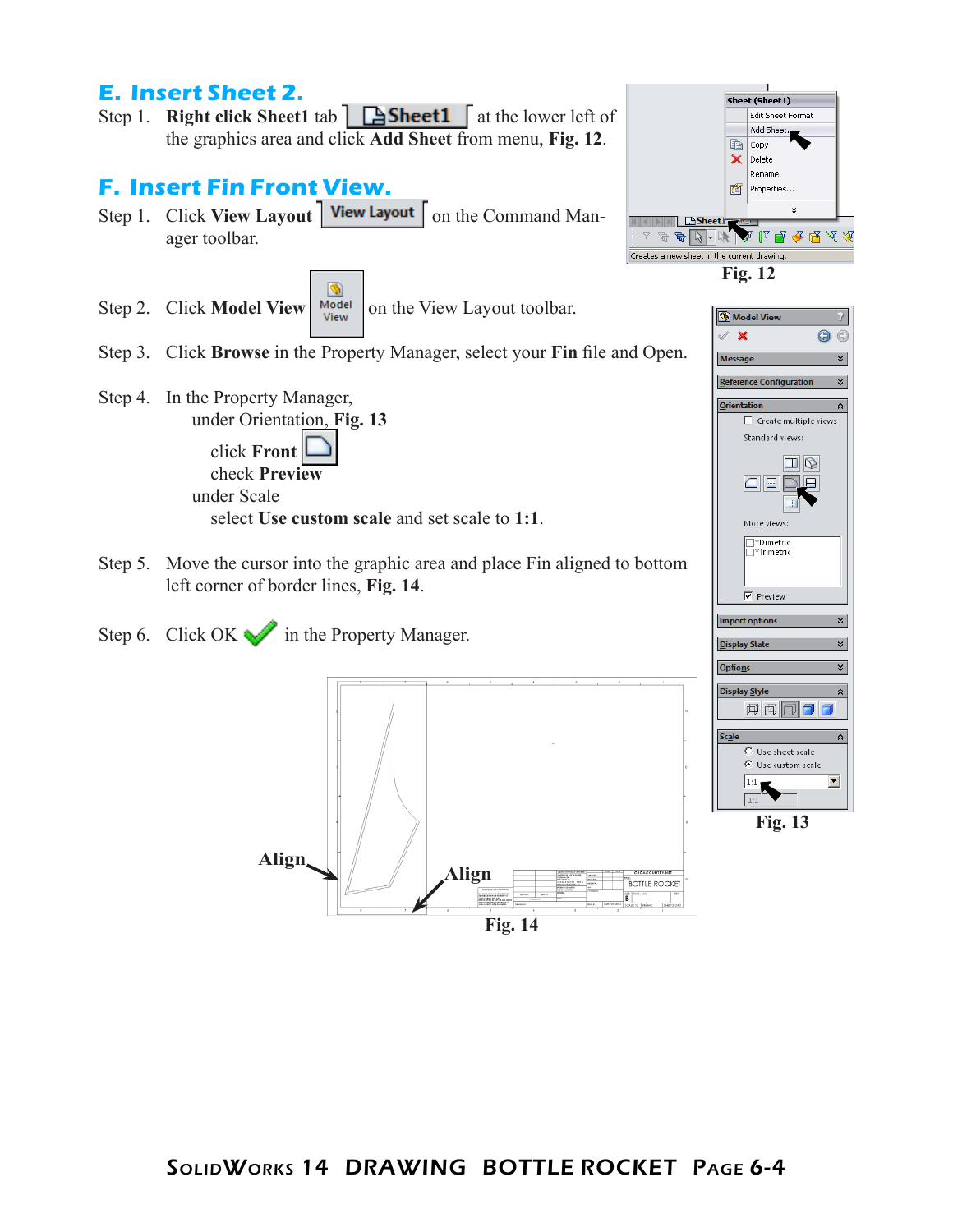## **G. Insert Cone Flatten View.**

G Step 1. Click **Model View**  $\begin{bmatrix} \text{Model} \\ \text{View} \end{bmatrix}$  on the View Layout toolbar.

- Step 2. Click **Browse** in the Property Manager, select your **CONE** file and Open.
- Step 3. In the Property Manager set, under Orientation More Views check **Flat Pattern**, **Fig. 15** check **Preview** under Flat Pattern Display  **Angle 57º** (**237º**) under Scale  **Scale 1:1**
- Step 4. Move the cursor into the graphic area and click to place the Cone flat pattern view as shown in **Fig. 16**.
- Step 5. Click OK in the Property Manager.
- Step 6. Save. Use **Ctrl-S**. **ACQUNTRY.NET** BOTTLE ROCKET **B Fig. 16**